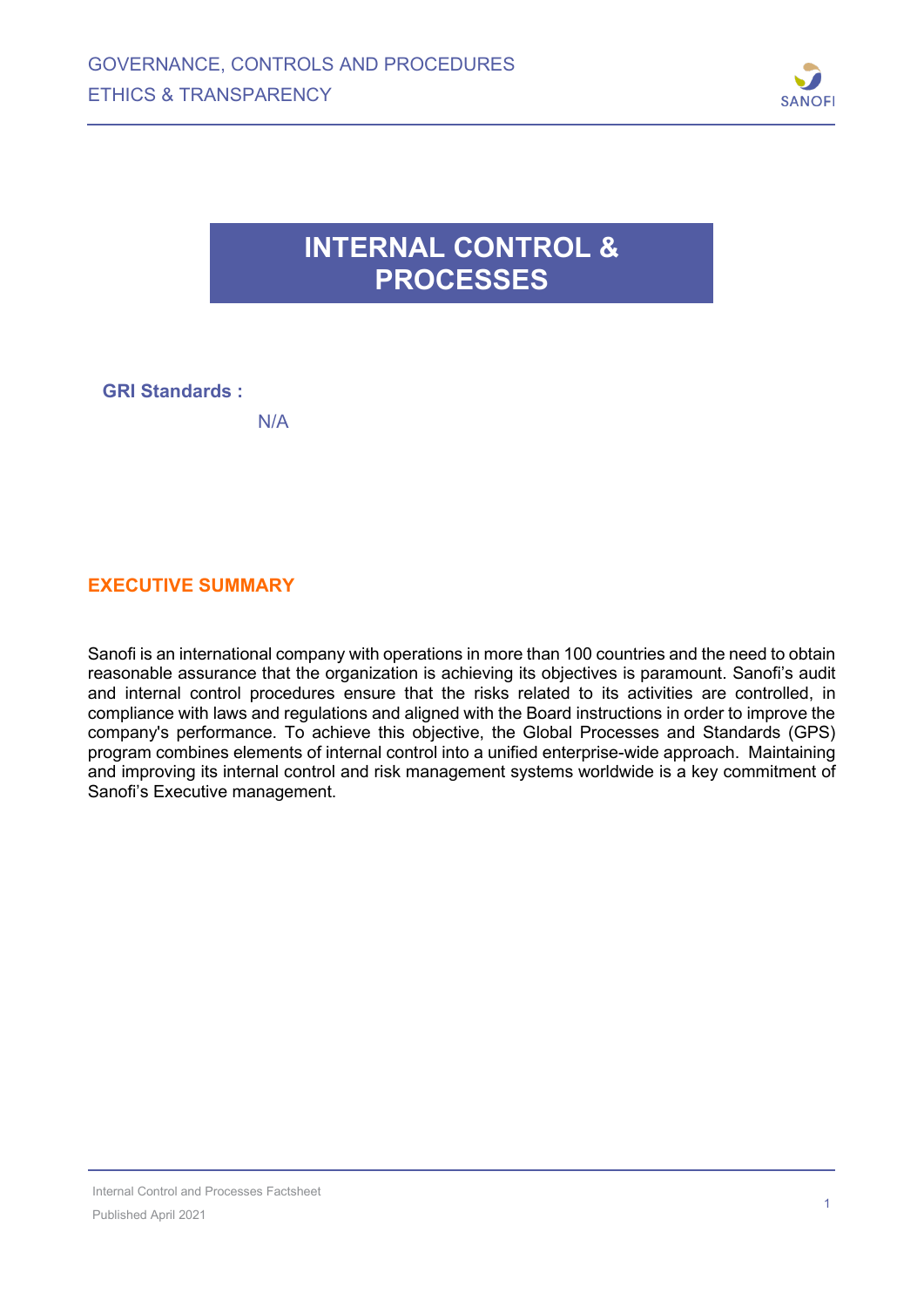# **TABLE OF CONTENTS**

| 1. INTERNAL CONTROL AND PROCESSES DEPARTMENT MISSION3 |
|-------------------------------------------------------|
|                                                       |
|                                                       |

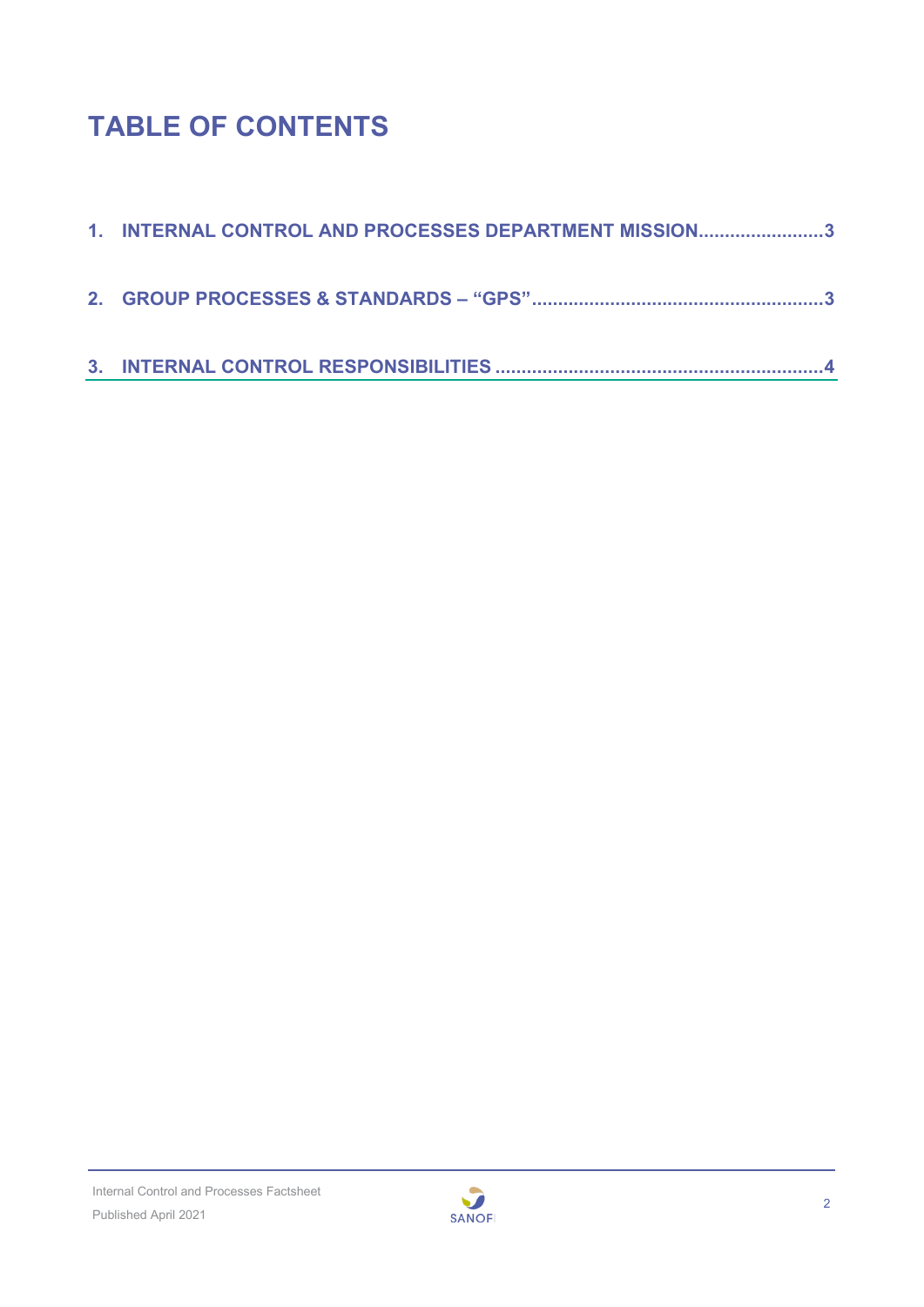### <span id="page-2-0"></span>**1. INTERNAL CONTROL AND PROCESSES DEPARTMENT MISSION**

The Committee of Sponsoring Organizations of the Treadway Commission (COSO) defines Internal Control as a process, carried out by an entity's Board of Directors, management, and other personnel, designed to provide reasonable assurance regarding the achievement of objectives, in the following categories :

- Effectiveness and efficiency of operations :
- Reliability of financial and management information/reporting ;
- Compliance with applicable laws, regulations and Sanofi policies.

Although the risks associated with the Company activities cannot be totally eliminated, Internal Control aims at providing reasonable assurance that the organization achieves its objectives.

The mission of the Sanofi Internal Control and Processes (IC&P) Department is to support the company with its objectives to have an Internal Control adapted to its organization and activities, by:

- Defining and maintaining company-wide standards.
- Providing support to management for improving controls and remediating failures.
- Coordinating the evaluation of Internal Control over Financial Reporting, program effectiveness.

#### <span id="page-2-1"></span>**2. GROUP PROCESSES & STANDARDS – "GPS"**

The Global Process Framework is the official process model of Sanofi also used as a backbone by the Sanofi Operating Model. The initial version of the framework was formally approved by the Executive Committee and the Audit Committee of the Board. For its first revision in 2020, operational stakeholders at Global Business Units and Global Functions levels were involved. It provides a common view of Sanofi's value chain and support functions processes and brings consistency and efficiency to our control activities across Sanofi.

GPS comprises the following elements :

- A Global Process Framework, presenting the Sanofi's operational and support processes with a three-level hierarchy : processes, sub-processes and topics.
- An lnternal Control Manual, made up of three parts. The first part describes the overall internal control organization and requirements, the second part details controls (which include the Severe Impact Controls SIC) that are expected to be in place in all Global Business Units and Global Functions in countries and regions and the third part provides the detailed mandatory controls that are applicable at Global / Corporate level only.
- A Financial Controls Framework, presenting Sanofi's internal control over financial reporting (used to comply with Section 404 of the Sarbanes-Oxley Act, "SOX"). This framework is an integral part of the Internal Control Manual.
- An Internal Control Self-Assessment process to be completed annually by all the Global Business Units and Global Functions in countries, based on a risk and materiality assessment. In addition, a quarterly testing is performed to screen the integrity of self-assessments by IC&P, Finance Business Partners for industrial sites and Digital Quality for Manage Information Systems controls. Both outcome can be reviewed by Sanofi Internal Audit during its periodic audits, as well as senior management in their monitoring of activities and decision making process.